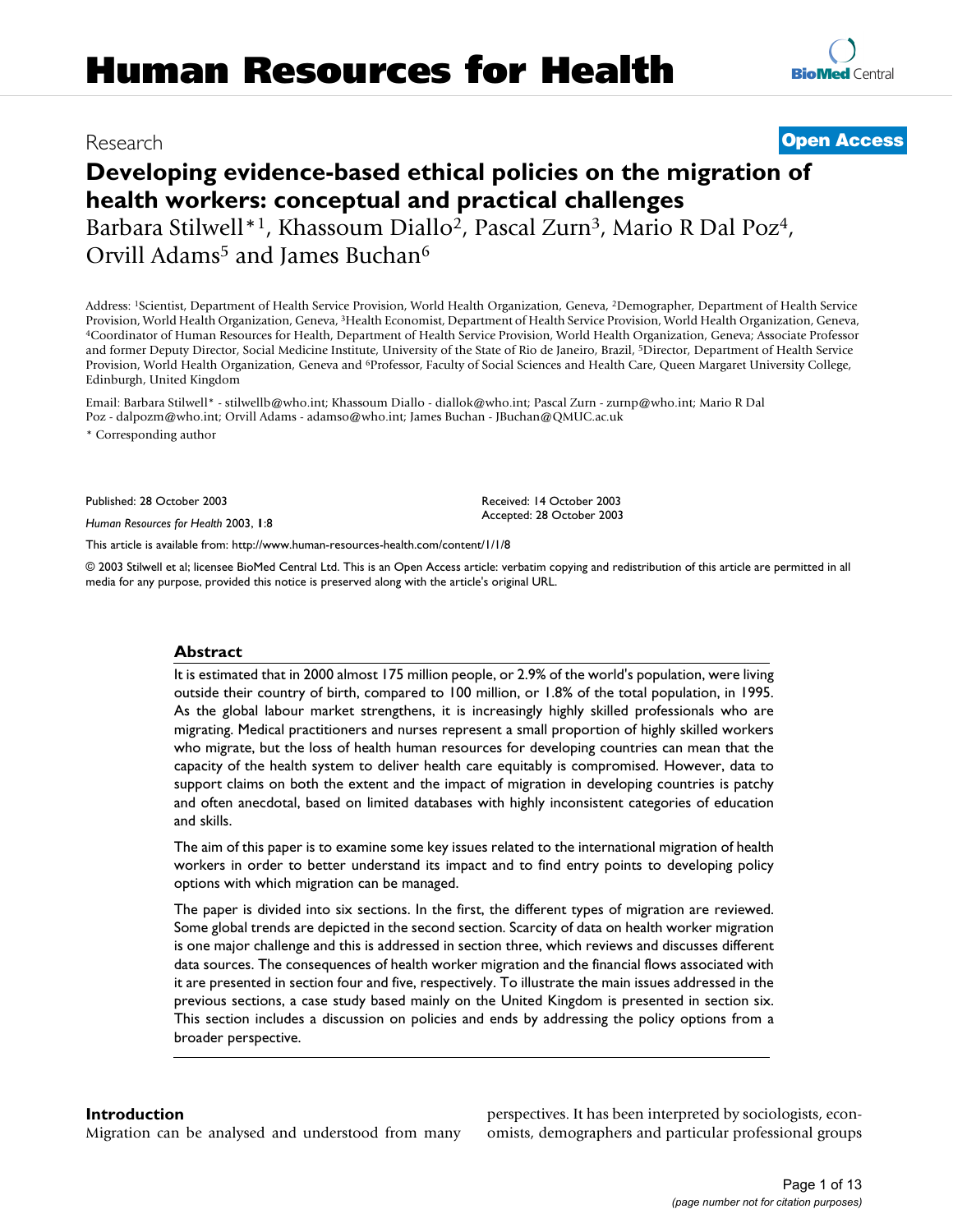within labour markets. While its complexity means avoiding tempting but simplistic solutions, the rapidly increasing number of highly skilled migrants calls urgently for policies and strategies to manage outflows ethically and attempt to ensure a balance between winners and losers.

The aim of this paper is to examine some key issues related to the international migration of health workers in order to better understand its impact and to find entry points to developing policy options with which migration can be managed.

The migration of highly skilled workers represents a large component of total migration [1,2] and although medical practitioners and nurses make up only a small proportion of professional migrants, the loss of health human resources for developing countries usually results in a loss of capacity of the health system to deliver health care equitably. However, data to support claims on both the extent and the impact of migration in developing countries is patchy and often anecdotal, based on limited databases with highly inconsistent categories of education and skills [3,4].

While it may be possible to say how many workers have left the health system, it may not be possible to know where they went or to trace them. This is confirmed by Martineau et al. [4], who cite some striking examples of losses, but most are anecdotally reported. It is often the dramatic stories of losses to health systems that get the most publicity, but they provide only a partial picture of health labour markets in developing countries, failing to address those issues that often act as "push" factors in migration, such as high unemployment rates, poor working conditions and low salaries. In order to develop realistic policy options for managing migration, evidence of the magnitude of the problem and the labour market contexts is needed.

# **Types of migration**

In this paper we define *international* migration as the movement of people from one country to another to take up employment, to establish residence or to seek refuge from persecution, either temporarily or permanently.

The following typology of international migration is widely accepted [5,6]:

Permanent settlers are legally admitted immigrants who are expected to settle in the country, including persons admitted to reunite families.

Documented labour migrants include both temporary contract workers and temporary professional transients.

• *Temporary migrant workers* are skilled, semiskilled or untrained workers who remain in the receiving country for finite periods as set out in an individual work contract or service contract made with an agency.

• *Temporary professional transients* are professional or skilled workers who move from one country to another, often with international firms.

Undocumented labour migrants are those who do not have a legal status in the receiving country because of illegal entry or overstay.

Asylum seekers are those who appeal for refugee status because they fear persecution in their country of origin.

Recognized refugees are those deemed at risk of persecution if they return to their own country. Decisions on asylum status and refugee status are based on the *1951 United Nations Convention Relating to the Status of Refugees.*

Externally displaced persons are those not recognized as refugees but who have valid reasons for fleeing their country of origin (such as famine or war).

Most countries collect some data on migration in all these categories, although there is little consistency between countries on how these definitions are applied.

But definitions are important, as they are used as a rationale for international cooperation in the regulation and control of migratory flows by visas and work permits. Table [1](#page-2-0) shows the variation, across selected countries, of conditions for the recruitment and temporary residence of skilled foreign workers.

Of particular note is the lack of consistency in the definition of "temporary" migration, which can be from 9 months up to 10 years, depending on the country conditions. Lack of consistency may present difficulties in data comparisons and in building a comprehensive picture of the flows of migrants, given the challenges of following the itineraries of individual migrants.

Regulation of cross-border movement of people is closely controlled by individual countries by conditions governing entry and length of stay. In recent years many countries have been changing their immigration legislation to make it easier to attract highly skilled labour, to compensate for skills shortages in domestic labour markets. Such changes may include incentives for overseas workers, such as easing work permit restrictions.

In relation to health care professionals, especially nurses, it is apparent in several countries that there are aggressive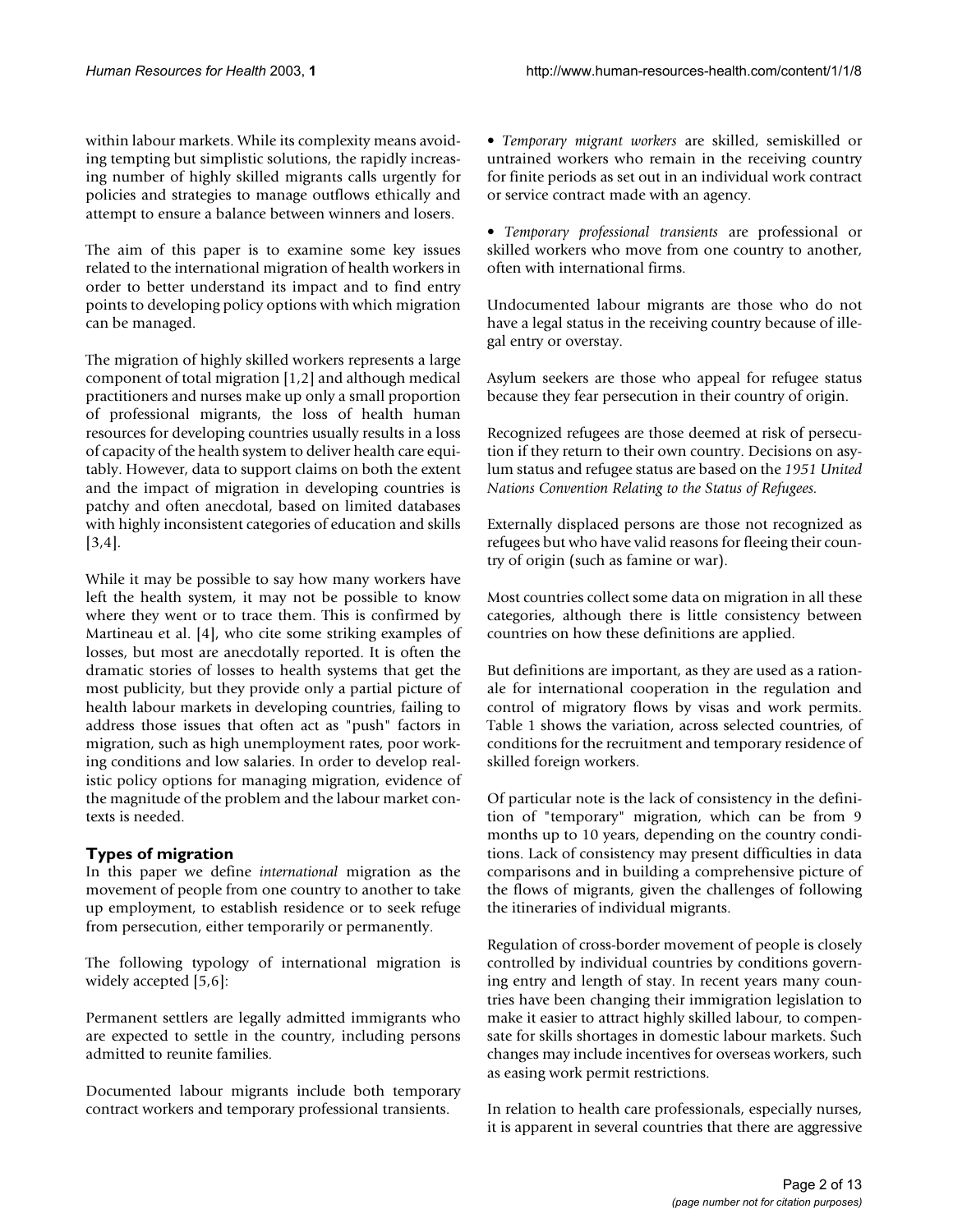| Country                   | <b>Admission conditions</b>                                                 | <b>Availability of domestic</b><br>workers as grounds for<br>refusal | Quotas | Length of stay (possibility for renewal)                                               |
|---------------------------|-----------------------------------------------------------------------------|----------------------------------------------------------------------|--------|----------------------------------------------------------------------------------------|
| Australia                 | Nominated by employer (exceptional stay of 3<br>months)                     | Yes                                                                  | No     | 2 years (renewable once)                                                               |
|                           |                                                                             |                                                                      |        | 4 years (renewable for teachers)                                                       |
|                           |                                                                             |                                                                      |        | 3 months to 4 years for business specialists                                           |
| Canada                    |                                                                             |                                                                      |        |                                                                                        |
| Work permit required      | Preliminary authorization                                                   | <b>Yes</b>                                                           | No     | Maximum 3 years (renewable)                                                            |
| No work permit required   | <b>Bilateral agreements</b>                                                 | No                                                                   | No     | Maximum 9 months (renewable)                                                           |
| <b>United States</b>      |                                                                             |                                                                      |        |                                                                                        |
| H-IB (specialists)        | Prevailing wage required BA (4-year degree) +<br>practice in the occupation | No                                                                   | Yes    | Initial admission for 3 years (renewable once)                                         |
| O (extraordinary ability) | Consultation with peers                                                     | No                                                                   | No     | Up to 10 years, depending on activity (must<br>continue to work in field of expertise) |
| <b>United Kingdom</b>     | Employer must apply for work permit                                         | Yes <sup>a</sup>                                                     | No     | Up to 4 years (renewals possible)                                                      |
|                           | Restricted to highly skilled persons ('key<br>workers')                     |                                                                      |        |                                                                                        |
|                           |                                                                             | Adequate command of English                                          |        |                                                                                        |
| France                    | Employer must apply for work permit                                         | Yes <sup>a</sup>                                                     | No     | 9 months (renewable once and in exceptional<br>cases twice)                            |
| <b>Netherlands</b>        | Employer must apply for work permit                                         | Yes <sup>a</sup>                                                     | No     | I year (renewable)                                                                     |
| Germany                   | Employer must apply for work permit                                         | Yes                                                                  | No     | I year (renewable)                                                                     |

#### <span id="page-2-0"></span>**Table 1: Conditions of recruitment and temporary residence in selected countries**

(a) Exceptions for certain activities, or pay-related Sources: OECD, Trends in International Migration, 1998 and 1999 Editions, Paris

and targeted international recruitment initiatives [7–9]. In the United Kingdom, for example, the government has stated that international recruitment is part of the solution to meeting its staffing needs, and actively recruits nursing staff from abroad [10]. This type of active recruitment can have a marked effect on a sending country, especially because it is different from the opportunistic migration patterns of the past and is aimed at getting significant numbers of workers from a country

The future effect on migration of the General Agreement on Trade and Services (GATS), mode 4 (the movement of people), is uncertain. While GATS governs the temporary movement of people, there is no definition of "temporary", and as described here, there is little international consistency of definition. There is also a bias towards liberalizing the movement of highly skilled personnel through GATS, which might increase the flow of health care personnel. Internal migration is of as much concern as international migration in some countries [11,12].

Some commentators maintain that internal and international migration are part of the same process and should be analysed together [13]. Internal migration may be controlled by a variety of pay and non-pay incentives that may similarly act to discourage international migration or encourage returnees.

### **Trends in migration**

It is estimated that in 2000 almost 175 million people, or 2.9% of the world's population, were living outside their country of birth, compared to 100 million, or 1.8% of the total population, in 1995 [6]. Increasingly it is highly skilled professionals who are migrating, as new technologies promote a global labour market. Stalker [14] estimated that there were 1.5 million professionals from developing countries working in industrialized countries, and Mahroum [15] comments that certain sets of skills and competencies are so specialized or in such short supply that they are being sourced on a global basis. At the moment, this global market includes nursing [10].

During the 1980s and 1990s the inflow of migrants increased in the majority of OECD countries, peaking between the late '80s and early '90s. There are now three major groups of developed countries, based on their migration trends. In the first, inflows have held steady or else fallen slightly, such as in France; in the second group inflows have risen in the late '90s following a previous decline – for example, in the USA and Canada; and in the third group, including the UK, there has been a sustained and steep rise in migration [2].

The loss of highly skilled professionals is thought to be costly for developing countries, not only in terms of skill shortages but also in fiscal costs from educational subsidies, when these are available [3,1]. The movement of health professionals has closely followed the upswing in migration of all professionals, and this will be shown in more detail later in the paper.

#### **Data sources and data collection**

Despite a prevailing view that data on international and internal migration are scarce, many diverse statistical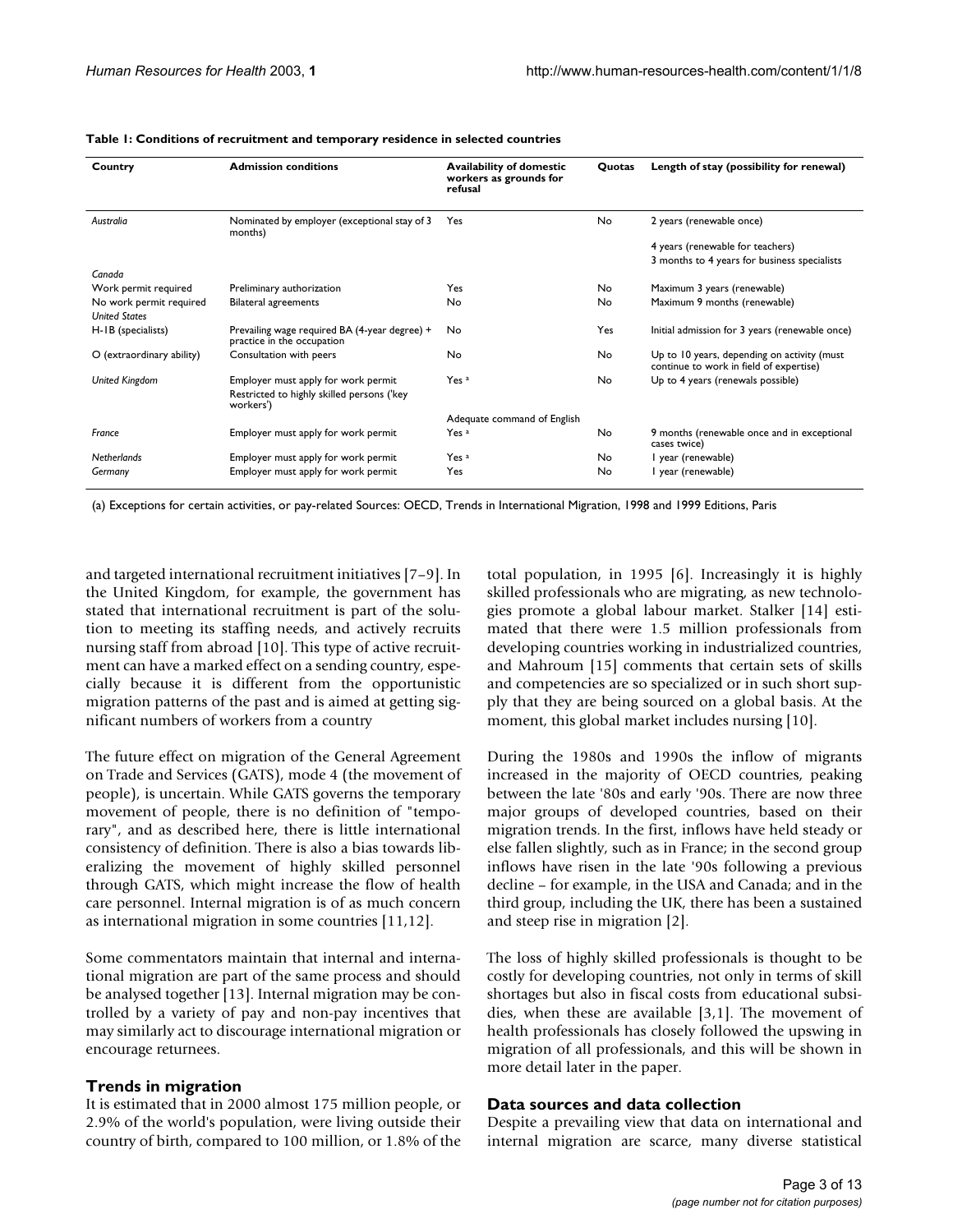sources can potentially provide data on the movement of health workers. The nature of these sources might, however, vary from one country to another. Furthermore, international monitoring of migration is hampered by data quality and comparability issues. In many countries, there are significant information gaps and a considerable proportion of flows is undocumented, making it difficult to compare data between countries.

Compared to some other areas of statistics, such as labour force data, there exists little international standardization of migration statistics [2], particularly related to definitional problems (see section 1). For instance, population registers, a common source of migration statistics, are used for a number of other administrative and statistical purposes. The data available tend to reflect the migration systems and policies of national governments.

In this section the main data sources are reviewed and critically discussed. The principal sources of migration statistics are population registers, migration visas, residence or work permits, censuses and surveys [2,16]. Data sources producing information on international migration can be customarily grouped in the following four types [6].

# *Administrative registers (population registers, foreign registers, etc.)*

In some countries, administrative registers have the potential to provide information on migrants. Population registers are accounts of residents within a country. These registers can provide data on all migrant flows (inflows and outflows of both national and foreigners). However, the identification of migrants is subject to the rules concerning inscription in or de-registration from the registers. Non-compliance with these rules might lead to underestimation of the true extent of migration. In particular, coverage by foreign registers of individuals leaving the country is likely to be lower than for incoming migrants, since individuals leaving the country are often reluctant to register their departure. Facility and providers' associations registers can provide routine information on citizenship and occupation and on health workers and their location in many countries. This data source offers a good opportunity to analyse the attractiveness for migrants of the public or private sector or of some states/regions, depending on public regulations. These registers sometimes cover only the public sector or urban areas.

# *Migration visas/working permit data/border statistics*

Many countries require citizens of certain other countries to have a visa to enter. It is common to issue different types of visas as a function of the established relations between countries, the duration of the intended stay and the stated purpose. This type of information can generate valuable information about specific subsets of migrants.

Border statistics can provide a direct measurement of migration. However, coverage by these statistics varies from one country to another. Political factors, economic constraints, geography of the country – all are potential factors that affect the coverage of such statistics. For instance, border controls for migrants might differ according to criteria such as country of origins, occupation or length of stay. Residence and work permit registries represent another major sources of data on migration. Work permit data are a precious data source for migrant labour, particularly labour inflows. Permit data will provide information on new applications, new work permits granted and newly activated permits [16].

However, data collected for administrative purposes do not necessarily capture the full volume of migration, and are thus often incomplete. For instance, the requirements regarding visas and work permits for migrants may vary according to their country of origin. Moreover, the degree of effectiveness with which such administrative procedures are implemented also has an impact on the adequacy of these data as international migration statistics [17]. Migration laws of some countries allow resident workers to obtain citizenship after a certain period. The new citizens are no longer considered migrants by the receiving country, whereas statistics of the country of origin may still consider them migrants. Another limitation of that type of data source is that many health workers from developing countries work outside the health system in many receiving countries. These situations can lead to an underestimation of migration of health workers in many attractive countries.

### *Censuses/surveys*

Census data permit comprehensive analyses on the stock of immigrants and their distribution across regions and states. Census data can also provide detailed information on the migrant profile, such as demographics (age, sex, profession) and socioeconomic characteristics (education, income, sector of activity, etc.), but censuses are unlikely to provide information on migration flows. Other limitations of censuses are that updating data is difficult, since censuses are conducted only every 5 to 10 years in most countries, and census data might fail to capture temporary migration. Failure to use standardized classifications of occupations (such as the International Labour Organization's ISCO-88 or the equivalent) at the appropriate level (at least a 3-digit ISCO classification or the equivalent is needed to be able to distinguish between types of health workers) does not allow researchers to distinguish health workers from other professional workers. Country comparison is difficult, because while some countries classify migrants by country of previous residence, some classify them by country of birth or citizenship. In addition, many countries, including those with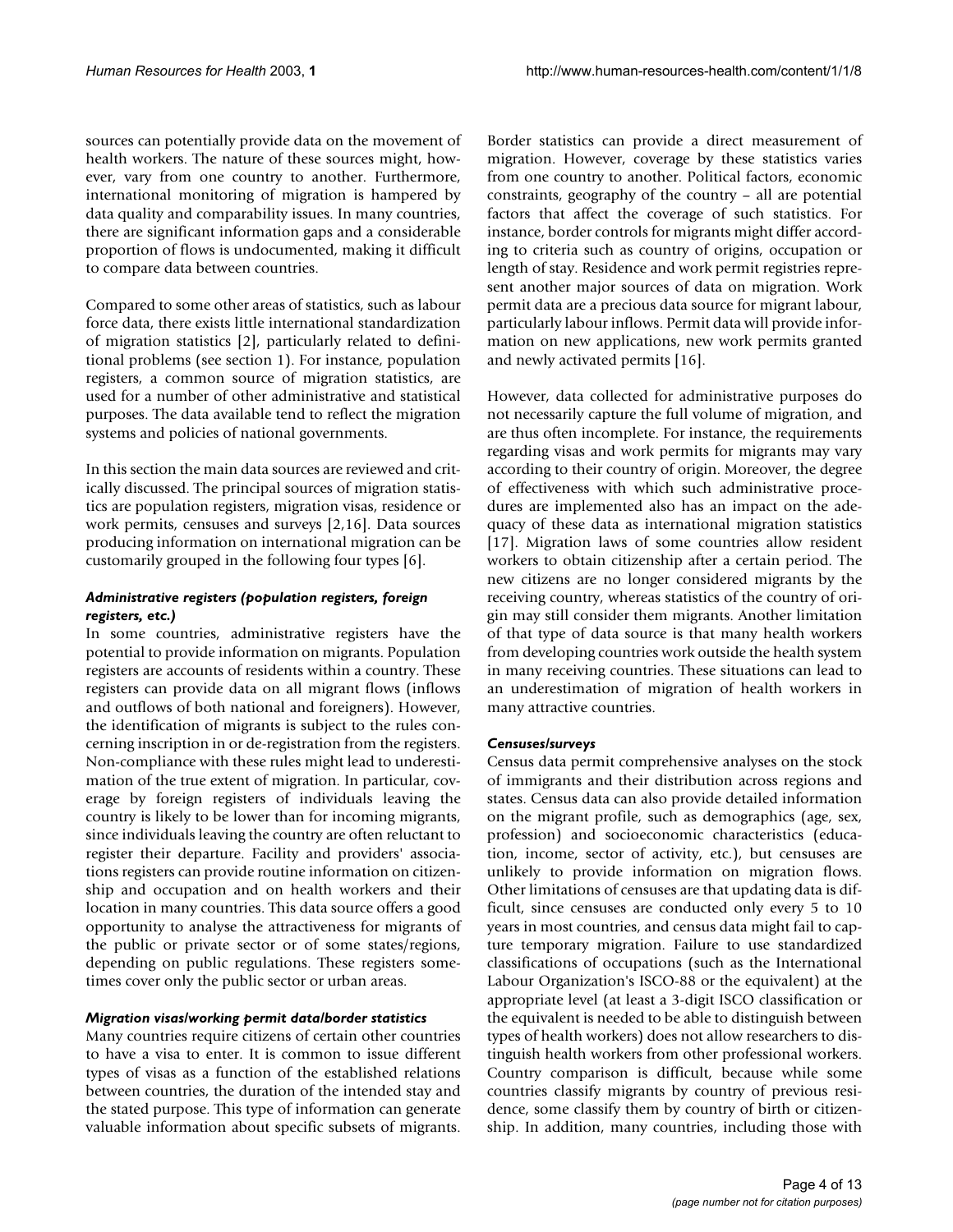developed market economies, have until recently not distinguished short-term from long-term or permanent health workforce migrants.

As with censuses, many surveys include questions about nationality and place of birth, and thus allow for assessment of the stock of migrants in a country. Surveys suffer many of the same drawbacks as censuses. In addition, detailed assessments are difficult, since surveys normally produce more limited data.

#### *Combining data sources*

Migration of health workers has become a cause for concern in many countries because of its impact on the health system. Unfortunately there is no single source of data that can reflect the growing complexity of internal and international migration of health workers, taking into account trajectories/itineraries. Furthermore, some factors affecting the decision to migrate are not easily measurable. To investigate migration requires a variety of sources – both quantitative, which can produce different types of migration statistics, and qualitative, to explore perceptions and motivation of health workers. To ensure accuracy and comparability of migration statistics, efforts should be made to harmonize data collection methodologies and definitions of migration.

As an example of the difficulties of keeping accurate exit data on those leaving a country, the data about emigration from South Africa were compared with corresponding data from countries receiving its immigrants. There was a large disparity in the numbers, as can be seen in Fig. 1. This illustrates that in many sending countries emigration is underestimated.



#### Figure 1

Emigration of professionals from South Africa: data recorded by South Africa and by recipient countries

There also remains a lack of qualitative data on the attributes and behaviours of individual migrants, which would further add to an understanding of the influence of "push and pull" factors, and hence inform policy-making. The pursuit of data from individual migrants might also increase understanding of migrant itineraries.

# **Effects of migration**

The migration of skilled health professionals directly affects the health system, and in consequence also affects population health outcomes and health workers remaining in the country.

#### *Effects on health workers*

Those health workers who remain in public health systems with inadequate numbers of health workers experience added stress and greater workloads. Many of the remaining health workers are ill-motivated, not only because of their workload, but also because they are poorly paid, poorly equipped, inadequately supervised and informed and have limited career opportunities [12]. Mutizwa-Mangiza [18] reports that as a result of increased stress, staff were neglecting public sector responsibilities to work in the private sector, and there was a high turnover of staff.

### *Effects on health systems*

Migration threatens the functioning of the health system, if there is a net loss of human capital, and this has become a cause for concern in some developing countries, where emigration exceeds immigration. This may be a general loss if a large proportion of the workforce is leaving the country, or area-specific, if there is migration from the rural to urban areas or from the public to private sector. The health system depends on a balanced mix of professional skills, appropriately deployed, for equitable coverage.

*Effective coverage is defined as the ratio of the realized health gain from a set of interventions (weighed by the health risk) over the total population health gain possible if providers performed at their optimal level for a health system*

Losing part of the professional mix in the health workforce may result in either an absence of some services or in professionals' having to adapt their roles to deliver services commonly outside their scope of practice. The education cycle of preparation for health workers is long, and response to loss of human capital from the health workforce is not usually fast or flexible.

Dovlo [19], in his 1998 survey of seven African countries, found vacancy levels in the public health sector to range between 7.6% (for doctors in Lesotho) and 72.9% (for specialists in Ghana). Malawi reported a 52.9% vacancy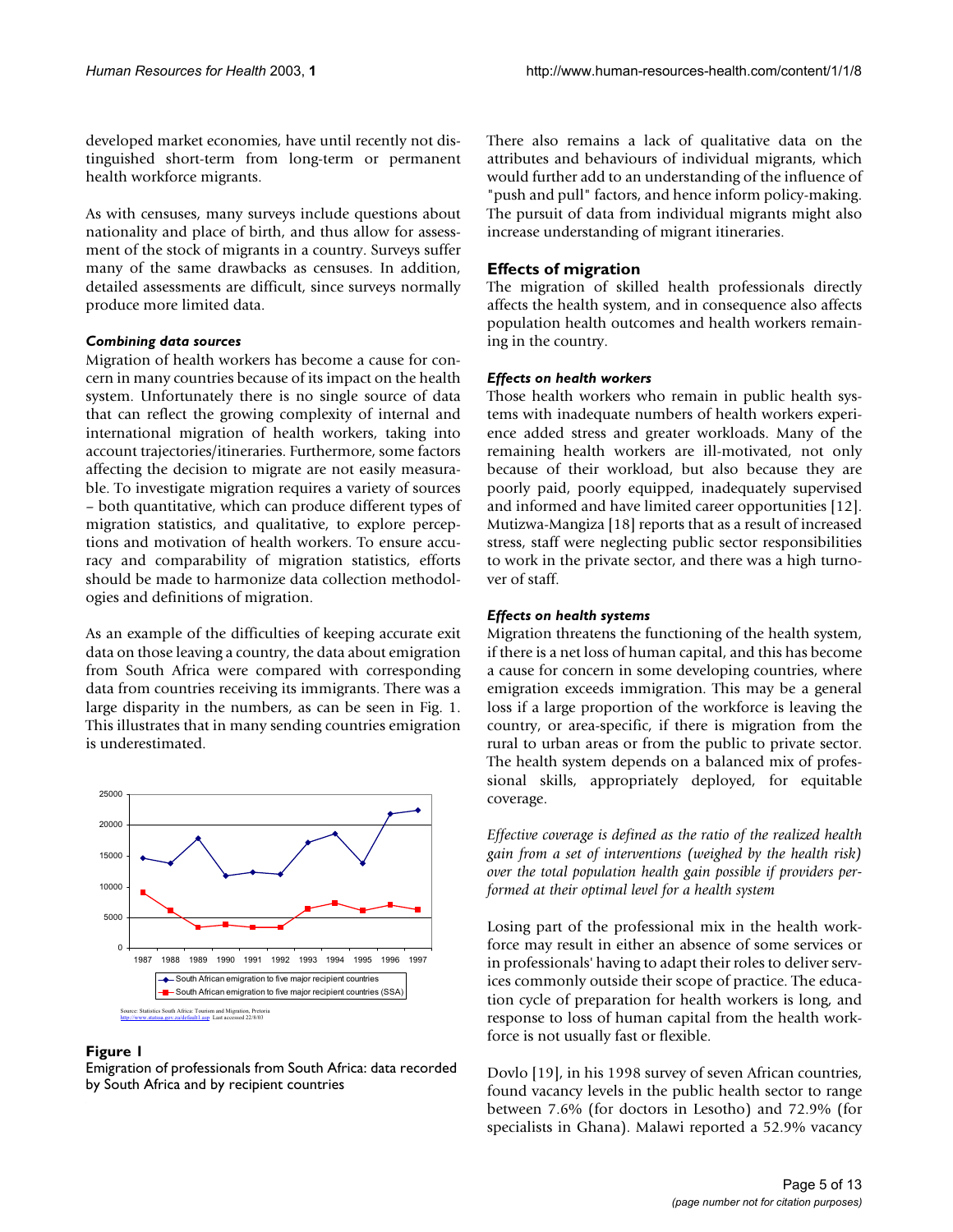

#### Remittances (billion of dollars)



level for nurses. Such vacancy rates will inevitably lead to inadequate coverage, and some population health needs will remain unmet. For example, in some developing countries the shortage of nurses and physicians is thought to have resulted in rural clinics being staffed by aides who are trained to deal only with uncomplicated conditions. This not only affects coverage and access for communities, but also health outcomes, if conditions are present that are not adequately treated [18].

However, vacancy rates are only one way of demonstrating shortages, and may not give a true reflection of the capacity of the health system to expand, nor of the requirements for health workers to be placed in unpopular areas [20]. Even if all the migrant workers were to return to their home countries, the system may not be able to create jobs for all of them, nor keep them in the places where they are most needed.

### **Financial flows**

Remittances – the portion of international migrant workers' earnings sent back from the country of employment to the country of origin – plan a central role in the economies of many labour-sending countries and have become a focal point in the ongoing debate concerning the costs and benefits of international migration for employment.



**Figure 3** UK work permits: selected countries

Remittance flows are the second-largest source, behind foreign direct investments (FDI), of external funding for developing countries. In 2001, workers' remittance receipts of developing countries stood at \$ 72.3 billion – much higher than total official flows and private non-FDI flows – and for the last decade have exceeded the total of global development aid [21].

The main sources of official data on migrants' remittances are the annual balance-of-payments records of countries, which are compiled in *the Balance of payments yearbook* published by the International Monetary Fund (IMF) (see Fig. 2). From information currently available it is impossible to know the magnitude of remittances from health workers alone. In addition, many remittances take place informally and are not be recorded in national statistics.

Although remittances provide some compensation for sending countries, those sent by health workers (even if they can be identified) are not directly reinvested in human capital for the health system. This means that those countries sending more health professionals than they are either receiving or producing will end up with a net loss of human capital in the health system. Even though the capacity of the country may ultimately be strengthened in the long term, the short-term loss of health professionals could have serious implications for coverage of and access to services in developing countries.

### **Migration: a case study**

Although assessing the scope and type of health personnel migration is difficult, it appears that data from recipient countries are likely to be more reliable than those of sending countries. For this reason, this section of the paper will focus on the United Kingdom as an example of a major recipient country, and set out the challenges in quantifying migration, in looking at its impact in developing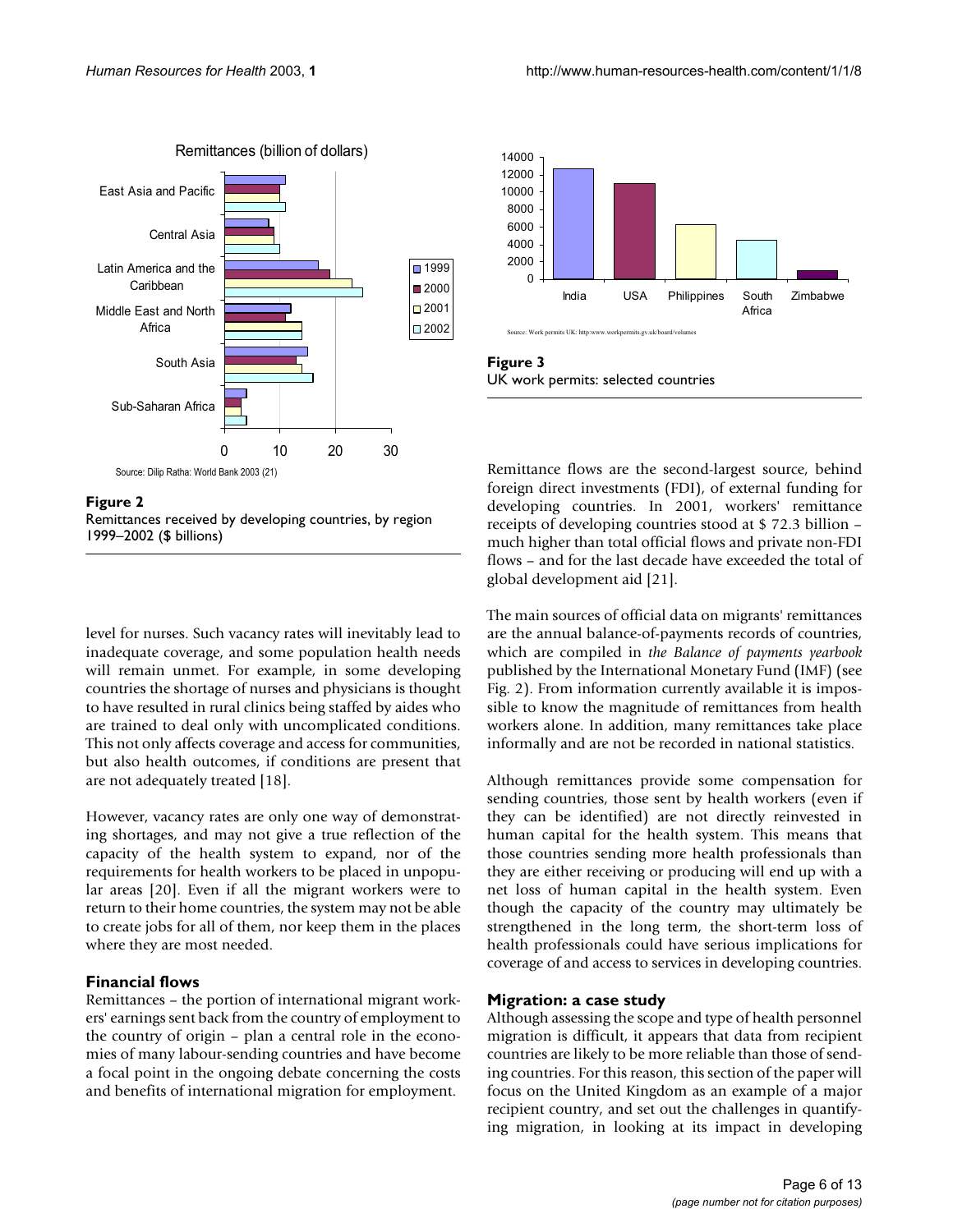





# **Figure 5**

Industrial classification of work permits issued to Philippines, 1999

countries and in developing policy options for managing migration. Impact is explored in three African countries, Ghana, South Africa and Zimbabwe, and we are aware of the limitations of such an approach.

### *General migration trends in the United Kingdom*

Over the last ten years, there has been an upward shift in the number of people migrating to the United Kingdom. Data from the International Passenger Survey shows an increase in the number of migrants to the United Kingdom from 229 000 in 1995 to 332 000 in 1999. The most significant source of growth has been the flow of citizens from countries outside the European Union [22].

# *General profile of migrant workers to the United Kingdom*

Professional and managerial migrant workers currently represent approximately 65% of total migration. This proportion has slightly increased over the last years, rising from 59% in 1992 to 65% in 1999 [23]. In 2000 there was a net gain to the United Kingdom of 53 000 professional and managerial workers, and of these, 57% had employment prior to arrival.

# *Country of origin of skilled workers*

More detailed information about the geographical origin of flows of skilled workers from developing countries to the United Kingdom is provided by the Overseas Labour Services data on work permits. The work permit is arguably the main device by which highly skilled migrants enter the United Kingdom [22].

Work-permit approvals figures for the United Kingdom show that India is the primary source of migrants receiving work permits, followed by the United States and the Philippines. The number of work-permit approvals for October 2000 to March 2001 amounted to 12 600, 10 900



Industrial classification of work permits issued to South Africa, 1999

and 6200, respectively. In comparison, these figures are 4400, 1000 and 900 for South Africa, Zimbabwe and Nigeria, respectively. These results suggests that African countries, with the exception of South Africa, do not represent a large share of the total number of work-permit approvals issued for the United Kingdom.

# *Distribution of industrial sectors among migrants to the United Kingdom*

Examining data related to the industrial classification of work permits shows the relative importance of the health and medical occupations with respect to other industrial sectors. Data presented in Figs 4, 5 and 6 show the distribution of work permits issued to India, the Philippines and South Africa by the United Kingdom.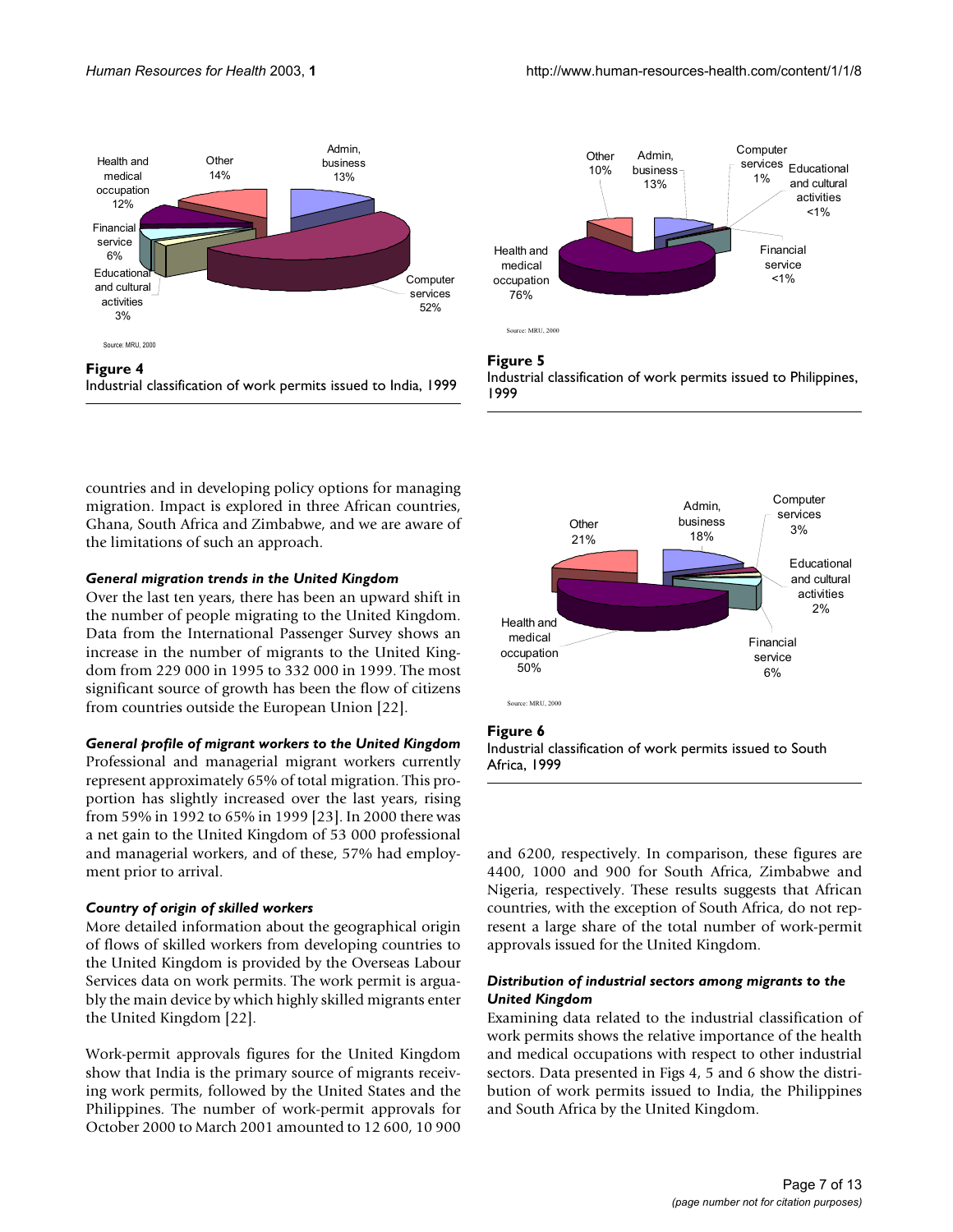





Sources: General Medical Council: United Kingdom Central Council for Nursing, Midwifery and Health Visiting



Figure 4 shows that for India, health and medical services represent only 12% of issued work permits, whereas it is above 50% for computer services. These results show that although India is the primary source country for work permits in the United Kingdom, the health and medical service sector is not important in comparison to other sectors. In contrast, health and medical services account for approximately 75% of work permits issued to the Philippines and 50% for South Africa.

#### *Migration of physicians and nurses to the United Kingdom*

Figure 7 shows physician registration for the United Kingdom for 10 years 1989–1999. This peaked in 1996–1997 and has since been falling. Most physician migration is from non-EU countries.

While migration of physicians is currently falling, nursing migration is rising steeply, as illustrated in Fig. 8. Workpermit data on nurses (Table [2](#page-8-0)) shows that the main sources of applications to work as a nurse in the United Kingdom were the Philippines, India and South Africa, with Zimbabwe significantly represented. It is interesting to note that although only a small percentage of work permits for India are issued for health and medical occupations, the actual number of work permits for Indian nurses is important because India is one of the main source countries for work permits.

### *Potential impact of migration for developing countries*

The lack of data makes it difficult to empirically assess the impact of health worker migration on health systems. Combining different types of information about the stock of health personnel, as well as the yearly number of new graduates in developing countries and the number of yearly foreign registered doctors or nurses in the United Kingdom – all are of interest in evaluating the scope and

potential impact of human resources migration from developing countries to the United Kingdom.

Table [3](#page-8-1) presents the stock of doctors and nurses in Ghana, South Africa and Zimbabwe, respectively. The stock of health personnel is expressed in absolute numbers and as a percentage of the population. The number of doctors varies from 1220 in Ghana to 22 400 in South Africa, corresponding to doctor-to-population ratios of 6.2 and 56.3 per 100 000 population, respectively. For nurses, figures range from 14 168 in Ghana to 188 249 in South Africa: nurse-to-population ratios of 72 and 472 per 100 000 population, respectively. Comparing these figures with the yearly number of migrant health worker registrations in the United Kingdom can provide some general sense of the impact of migration to the workforce in the source country.

For South Africa, Ghana and Zimbabwe, the proportion of doctors migrating ranges from 0.7% for Zimbabwe to 2% for South Africa. For nurses, it ranges from 0.6% for South Africa to 2.6% for Zimbabwe.

But drawing conclusions from such an approach requires caution. The data are from different sources and their accuracy is doubtful. Counting nurses is difficult, because there are different levels of qualification; also, some work in the private sector and may not be included. Most nurses who migrate are professionally qualified, so the pool of nurses in the sending country is likely to be more severely depleted than these figures would suggest.

Comparing the number of newly graduated doctors and nurses with the number of registered doctors and nurses abroad also provides valuable information on the poten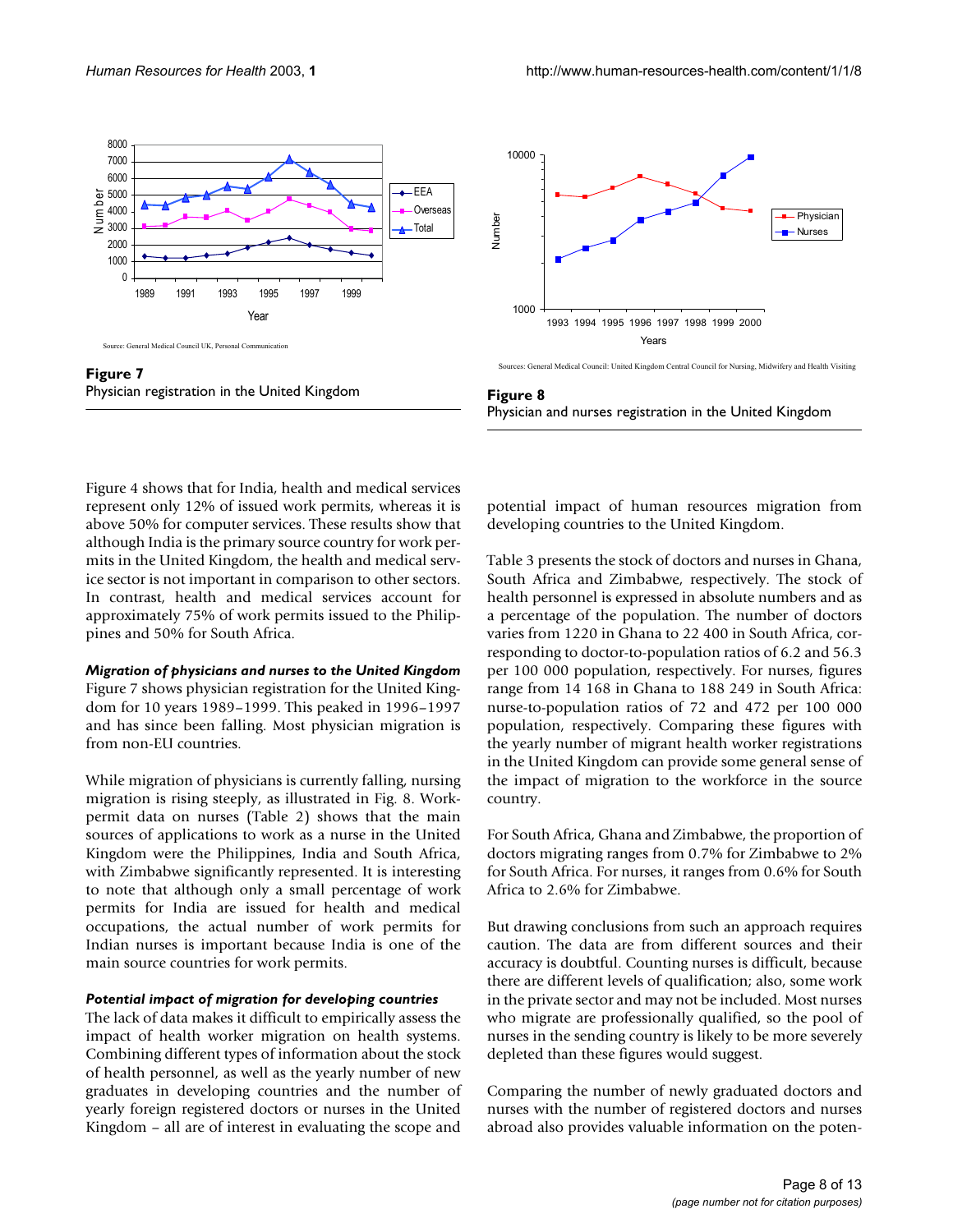Trinidad and Tobago

**Composition of total applications Country Total, all applications First permission In-country change of employment In-country extension In-country technical change Work Permit Work Permit extension** *TOTAL* 23063 Of which: Philippines 10050 210 1433 952 26 7422 7 India 2612 105 646 92 9 1759 1

South Africa 2514 149 669 490 33 1163 10 Zimbabwe 1801 851 527 146 13 261 1 Nigeria 1110 217 424 104 11 354 0 Australia 601 149 69 99 4 277 3 Ghana 493 151 148 44 3 147 0

357 94 89 130 1 43 0

<span id="page-8-0"></span>**Table 2: Total numbers of work permits approved for nurses, Great Britain, 2001, by category and selected country of nationality (% of total in brackets)**

Source: Work Permits UK; Provisional, up to 17 December 2001 only

<span id="page-8-1"></span>

| Table 3: Stock of doctors and nurses in Ghana, South Africa and Zimbabwe and yearly registration in the United Kingdom |
|------------------------------------------------------------------------------------------------------------------------|
|------------------------------------------------------------------------------------------------------------------------|

| Country                                           | Ghana  | <b>South Africa</b> | Zimbabwe |  |
|---------------------------------------------------|--------|---------------------|----------|--|
| Doctors/pop (000,000)                             | 6.2    | 56.3                | 13.9     |  |
| Doctors stock                                     | 1.220  | 22,464              | 1.1603   |  |
| Annual doctor registration in UK                  | 14     | 454                 | 12       |  |
| Ratio: annual doctor registration / doctors stock | 1.1%   | 2.0%                | 0.7%     |  |
| Nurses / pop (000,000)                            | 72     | 471.8               | 128.7    |  |
| Nurses stock                                      | 14.168 | 188,249             | 14.838   |  |
| Annual nurse registration in UK                   | 140    | 1086                | 382      |  |
| Ratio: annual nurses registration / nurses stock  | l.0%   | $0.6\%$             | 2.6%     |  |

Source: WHO, HRH data base, 1998; (last accessed 26/11/02). *General Medical Council UK; Personal Communication, General Medical Council: United Kingdom Central Council for Nursing, Midwifery and Health Visiting*

tial impact of migration on the renewal of human resources for health. In Zimbabwe, the yearly number of new graduated nurses for the years 1998–2000 is around 340, according to figures supplied by the Ministry of Health, Zimbabwe, whereas the number of annual nurse registrations for Zimbabwean nurses in the United Kingdom amounted to 382 in 2001. Assuming that there is no surplus of nurses in Zimbabwe, these figures show the potential negative impact of migration on the renewal of human resources for health for Zimbabwe.

South Africa is in a special position. It has traditionally been a country that both sent and received migrants, but its rate of export of human capital is now far higher rate than its rate of import. While exports are not only to the UK, Fig. 11 shows the net loss to South Africa of emigrating skilled workers. The major costs to all the countries in this position are in lost production, as well as education, training and experience in human capital [24].

#### *Issues and policy discussions*

A recent study examined the migration patterns of nurses in the UK. This is of particular interest because the Department of Health in the UK introduced ethical guidelines for recruitment of nurses from overseas in November 1999 [25].

Table [4](#page-9-0) highlights the extent to which the first initiative appears to have had an effect. The UKCC data is presented in annual cycles of 1 April to 31 March, and the guidelines were introduced in November 1999. The first full year of their implementation was therefore from April 2000 to March 2001. The number of new registrants from both South Africa and the West Indies decreased in 2000/2001 from the level in the previous year, by 25% and 39%,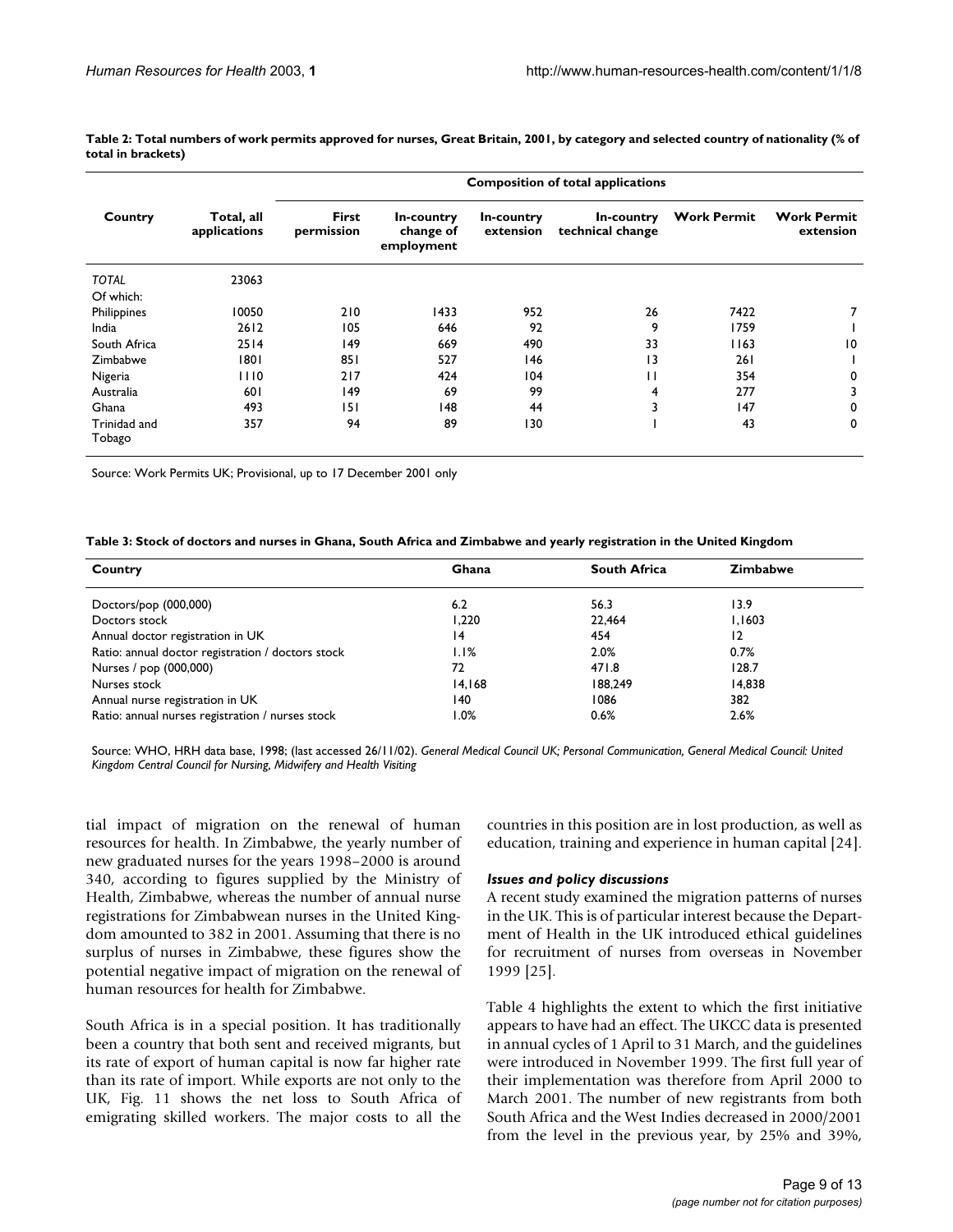| Country                       | 1998/99 | 1999/2000 | 2000/2001 | % change, 1998/<br>99 to 1999/2000 | % change, 1999/<br>2000 to 2000/01 | % change 2000/<br>01 to 20001/2 |
|-------------------------------|---------|-----------|-----------|------------------------------------|------------------------------------|---------------------------------|
| South Africa                  | 599     | 1460      | 1086      | $+144$                             | $-25$                              | +95                             |
| West Indies                   | 221     | 425       | 261       | $+92$                              | $-39$                              | -5                              |
| Zimbabwe                      | 52      | 221       | 382       | $+325$                             | $+73$                              | $+24$                           |
| Ghana                         | 40      | 74        | 140       | $+85$                              | $+89$                              | $+39$                           |
| India                         | 30      | 96        | 289       | $+220$                             | $+201$                             | $+244$                          |
| Nigeria                       | 179     | 208       | 347       | $+16$                              | $+67$                              | $+25$                           |
| Philippines                   | 52      | 1052      | 3396      | $+1923$                            | $+223$                             | $+113$                          |
| (Total non-EU<br>registrants) | (3621)  | (5988)    | (8403)    | $(+65)$                            | $(+40)$                            | $+63$                           |

<span id="page-9-0"></span>**Table 4: Registrants from selected countries, "before" and "after" implementation of the ethical recruitment guidelines in November 1999**

Source: UKCC (now Nursing and Midwifery Council

respectively. The upward trend in registrants from these countries in earlier years suggests that the implementation of the guidelines may have had some effect at reducing direct recruitment from South Africa and the West Indies. However, the most recent figures show that the effect was transitory, if indeed it was a result of the ethical guidelines.

It is also clear from Table [4](#page-9-0) that there have been continuing increases in the number of nurse registrants from other developing countries, such as Ghana, India, Nigeria and Zimbabwe. The growing significance of these countries was confirmed by the work permit data for 2001. In particular, there has been significant growth in the number of registrants from the Philippines – up from 52 in 1998/9 to 3396 in 2000/2001. Overall there was a 40% increase in registrants from non-EU countries over the period from 1999/2000 to 2000/2001. Data in the table therefore suggest that the 1999 guidelines may have had some effect in reducing recruitment from South Africa and the West Indies, but that this recruitment activity may then have been displaced to other developing countries.

There have continued to be new registrants from South Africa and the West Indies, and while some of these registrants are individuals applying on their own initiative, others will have been recruited by private-sector employers or recruitment agencies. One main limitation of the 1999 guidance was that it did not cover private-sector recruitment agencies and employers.

The UK has a long tradition of recruiting permanent and temporary workers from overseas, and as a result of the need to combat staff shortages and meet the NHS Plan staffing targets, international recruitment of nurses and other health care staff has become a priority issue. England now has a code of practice for employers that discourages active recruitment of overseas nurses unless there is a prior bilateral agreement between governments. Numbers of nurses recruited from other places, especially the Philippines, have increased. While the Philippines is traditionally a country that exports its health staff, some other developing countries, such as Ghana or Zimbabwe, do not have a reserve stock of human capital with which to make up for an overall loss.

While the movement of UK registered nurses to other countries fell markedly in the early 1990s, as measured by the number of verifications that the United Kingdom Council for Nursing, Midwifery and Health Visiting (UKCC) issues to regulatory bodies of other countries, there has been some increase in the number of verifications issued since the late 1990s, though this has not been at the same rate of increase or to the same level as that of inflow.

In 1999/2000 a total of 5083 verification documents were issued. This is an increase over recent years, as illustrated in Fig. 10. Outflow appears to be linked primarily to nurses moving to other developed countries. Some of these countries, such as Australia, Canada and Ireland are also experiencing or projecting demographically related nursing shortages.

However, verifications can be issued to nurses from overseas who have registered with the nursing council in England. This means that some of the nurses leaving could have come from a developing country to the UK, and thence gone to another developed country. While there is anecdotal evidence that many migrant health workers have a migratory itinerary, it is difficult to track this. More in-depth studies of health worker migration could help explain the global movement of the health workforce.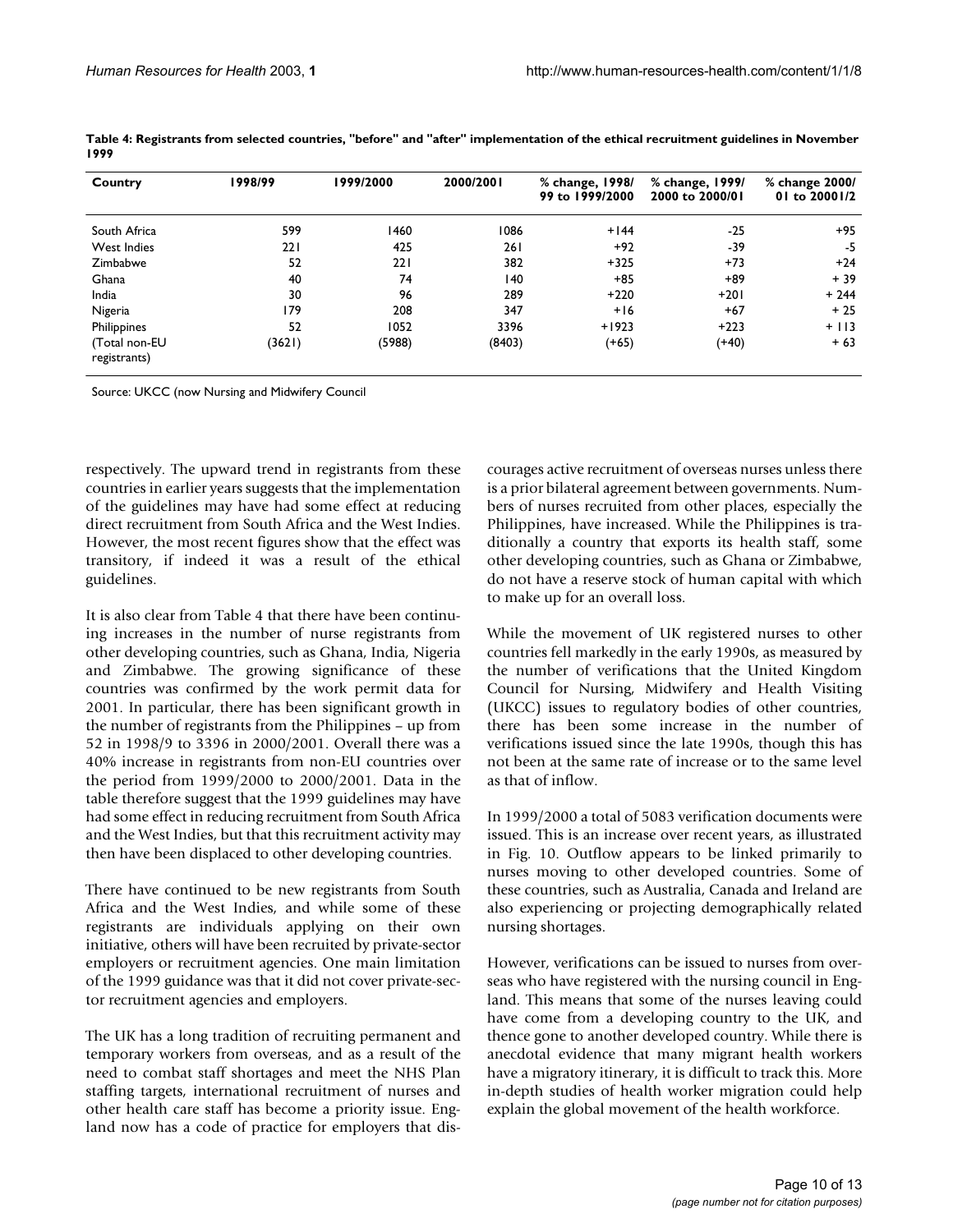



South Africa: Emigration and immigration





# **Discussion**

Medical practitioners and nurses make up a small proportion of all migrating professionals, but nevertheless the loss of health human resources for developing countries represents a loss of capacity of the health system to deliver health care equitably. However, India and the Philippines systematically produce surplus nurses and medical practitioners for export to richer countries. This results, inter alia, in remittances to the source countries, with significant foreign income being generated.

Data on migration remains patchy, based on limited databases with highly inconsistent categories of education and skills. A comparison of data from the sending and receiving countries shows much higher rates of immigration reported by receiving countries than by the sending country – in this case, South Africa. This provides a cautionary note for countries estimating outmigration: it appears to be more accurate to use data from countries of destination, and may indicate a need for better tracking of outmigration. Qualitative data related to factors that influence migration are scarce, which means there is a lack of data on the attributes, motivations and itineraries of individual migrants. This is compounded by the difficulty of tracking outmigration with any accuracy.

Reasons for increased professional migration are thought to be a convergence towards international standards of education and skills acquisition. The OECD comments that in the last few decades nation-states and international organizations have pursued an agenda of "advancing liberalization through regulatory reform" [2].

The effects of a net outflow of professionals results in the phenomenon of "brain drain", and this is currently seen in South Africa. Though not reported here, this is feared to be occurring in many African countries [26].

Policies to address migration must take into account issues of freedom to move, and to identify ameliorating strategies advantageous to would-be migrants. Freedom of movement is a human right. Arango [27] suggests that migration is motivated by the perceived net gain of migrating: that is, the gain will offset the tangible and intangible costs of moving. Castles [13] points out that decisions to migrate are often a family strategy to produce a better income and improve survival chances. While there is international concern at the increasing outflow of health professionals from developing countries, for individuals and families an improved standard of living through the receipt of remittances is likely to be of more direct importance [28]. Writing from Nairobi to Loefler suggests that doctors "use their qualifications as a passport to freedom, intellectual and emotional fulfilment and professional satisfaction", and it is not only economic motives that "push" physicians to migrate [29]

In their review of human resources management in health services, Martinez and Martineau [30] point out that the reality for many health workers in developing countries is to be "underpaid, poorly motivated and increasingly dissatisfied and sceptical". The relevance of motivation to migration is self-evident: there can be little doubt that for many health workers an improvement in pay and conditions will act as incentives to stay in their country. Improved pensions, child care, educational opportunities and recognition are also known to be important [31,32,18].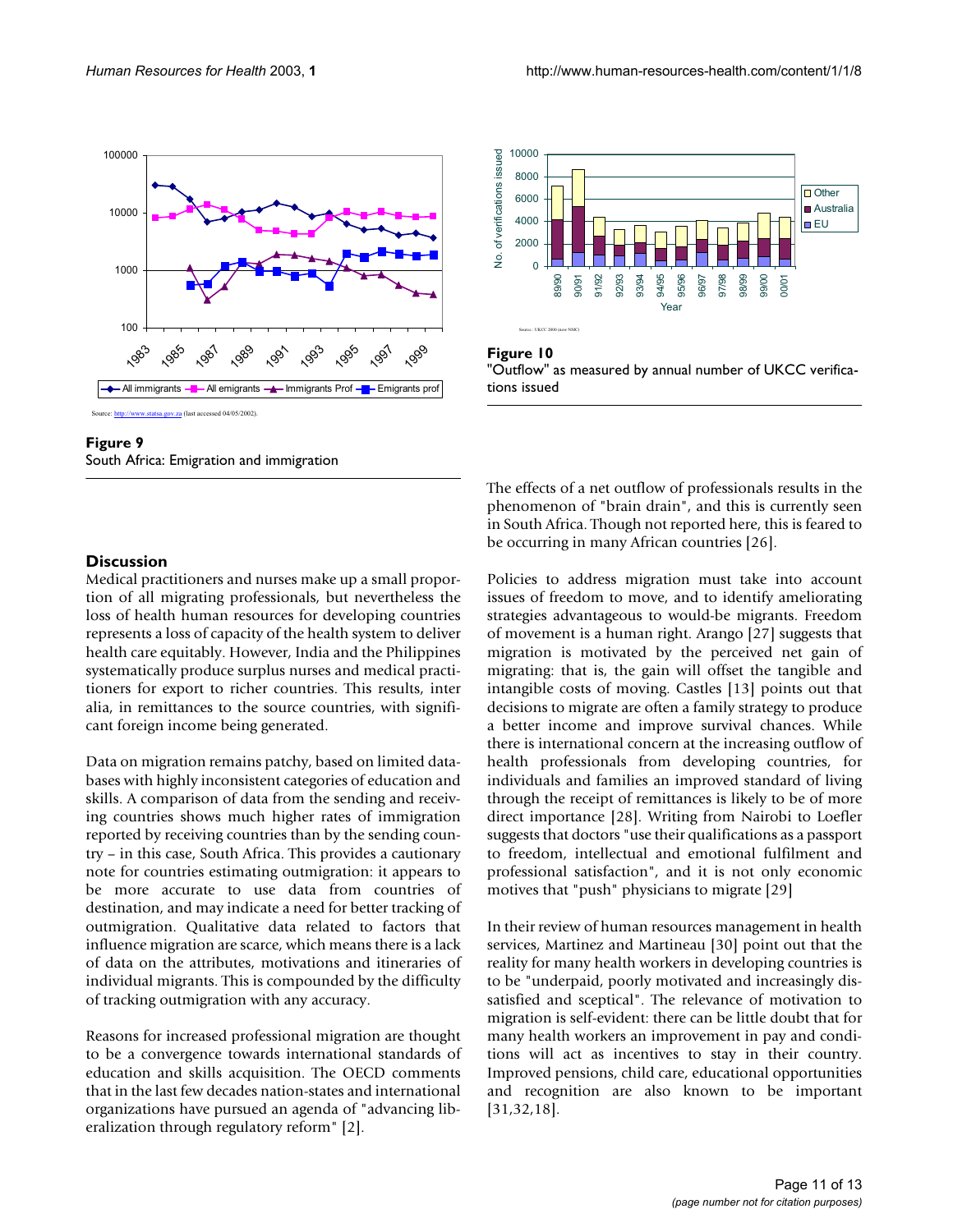In this sense migration is a symptom of the deteriorating health systems in many poor countries. In many countries there are low wages, poor working conditions, no leadership and few incentives of any kind. It is not surprising that health workers respond positively to active recruitment strategies to countries with high wages and the technology in place to do a good job. On an international level, the economic differences between rich and poor countries have, in recent years, been growing, and remittances provide essential foreign investment for many developing countries. It is notable that remittances now significantly exceed official development aid and are the second largest source, behind foreign direct investment, of external funding for developing countries.

Compensating the donor country for the cost of educating the migrating health professional may be more likely to preserve individual freedom than policies to restrict exit or entrance of individuals [33], though evidence and further analysis are needed to support such a policy recommendation. If costs are to be used as a basis for compensation, then those other than education costs have to be accounted for. This might include loss of taxation, loss of work contribution of the migrant and loss of health to the population as a result. A study is currently underway to model costs associated with migration, and this may provide a basis for further exploring compensatory mechanisms.

This briefing paper has used one case study to raise and discuss issues that have emerged as WHO has constructed a conceptual framework for considering migration that is by no means complete. In studying the migration of health professionals, WHO seeks to develop a greater understanding of collective and individual migration; economic, social and cultural influences; and individual motivation. This is an emerging field of study in the demography of migration, as yet unexplored in the migration of health workers.

# **Competing interests**

none declared.

#### *Authors' contributions*

K. Diallo and P. Zurn performed the statistical analyses. All authors participated in interpreting the results, and read and approved the final manuscript.

### **References**

- 1. Iredale R: **[The migration of professionals: theories and typol](http://www.ncbi.nlm.nih.gov/entrez/query.fcgi?cmd=Retrieve&db=PubMed&dopt=Abstract&list_uids=10.1111/1468-2435.00169)[ogies.](http://www.ncbi.nlm.nih.gov/entrez/query.fcgi?cmd=Retrieve&db=PubMed&dopt=Abstract&list_uids=10.1111/1468-2435.00169)** *International Migration Quarterly Review* 2001, **39(5):**7-27. Special Issue 1
- 2. Organisation for Economic Co-operation and Development: **Trends in International Migration. Annual Report.** *Paris* 2001.
- 3. Commander S, Kangasniemi M and Winters AL: **The brain drain: curse or boon? A survey of the literature.** *Draft report. Private communication to OSD* .
- 4. Martineau T, Decker K and Bundred P: **Briefing note on international migration of health professionals: levelling the playing field for developing country health systems.** *Liverpool: Liverpool School of Tropical Medicine* 2002 [\[http://www.liv.ac.uk/lstm/](http://www.liv.ac.uk/lstm/hsrintro.html) [hsrintro.html\]](http://www.liv.ac.uk/lstm/hsrintro.html). Last accessed 15 August 2003
- 5. International Organization for Migration: **Migration Management Training Programme. Chapter 1.** *Geneva* 1995.
- 6. **United Nations Population Division Populations Database** [<http://esa.un.org/unpp>]. Last accessed 20 November 2002
- 7. Buchan J, Parkin T and Sochalski J: *International nurse mobility: Trends and policy implications Geneva: World Health Organization*; 2003. (WHO/EIP/OSD/2003.3)
- 8. Frommel D: **Quand le Nord débauche les médecins du Sud.** *Le Monde diplomatique* 2002:28 [\[http://www.monde-diplomatique.fr\]](http://www.monde-diplomatique.fr). Last accessed 14/10/03
- 9. Kingma M: **[Nurse migration: global treasure hunt or disaster](http://www.ncbi.nlm.nih.gov/entrez/query.fcgi?cmd=Retrieve&db=PubMed&dopt=Abstract&list_uids=10.1046/j.1440-1800.2001.00116.x) [in the making?](http://www.ncbi.nlm.nih.gov/entrez/query.fcgi?cmd=Retrieve&db=PubMed&dopt=Abstract&list_uids=10.1046/j.1440-1800.2001.00116.x)** *Nurse Inquiry* 2001, **8(4):**205-212.
- 10. Buchan J: *International recruitment of nurses: United Kingdom case study London: Royal College of Nursing*; 2002.
- 11. Nyberg-Sorensen N, Van Hear N and Engberg-Pedersen P: *The migration-development nexus: evidence and policy options Copenhagen: Centre for Development Research*; 2002.
- 12. United States Agency for International Development: *The Health Sector Human Resources Crisis in Africa: An issues paper Washington, DC: USAID Bureau for Africa, Office of Sustainable Development*; 2001.
- 13. Castles S: **[International migration at the beginning of the](http://www.ncbi.nlm.nih.gov/entrez/query.fcgi?cmd=Retrieve&db=PubMed&dopt=Abstract&list_uids=10.1111/1468-2451.00258) [twenty-first century: global trends and issues.](http://www.ncbi.nlm.nih.gov/entrez/query.fcgi?cmd=Retrieve&db=PubMed&dopt=Abstract&list_uids=10.1111/1468-2451.00258)** *International Social Science Journal* 2000, **52(165):**269-281.
- 14. Stalker P: *Workers without frontiers. The impact of globalization on international migration Geneva: International LabourOffice*; 2000.
- 15. Mahroum S: **[Europe and the immigration of skilled labour.](http://www.ncbi.nlm.nih.gov/entrez/query.fcgi?cmd=Retrieve&db=PubMed&dopt=Abstract&list_uids=10.1111/1468-2435.00170)** In: *International Migration of the Highly Skilled. International Migration Quarterly Review* 2001, **39(5):**27-44.
- 16. Hoffmann E and Lawrence S: *Statistics on international labour migration: a review of sources and methodological issues. Bureau of Statistics, Interdepartmental Project on Migrant Workers 1994–1995 Geneva: International Labour Office*; 1996.
- 17. Athukorala P: **Statistics on Asian labour migration: review of sources, methods and problems.** *Paper presented at the Regional Seminar on International Labour Migration Statistics in Asia, New Delhi* 1993.
- 18. Mutizwa-Mangiza D: **The impact of health sector reform on public sector health worker motivation in Zimbabwe. Major Applied Research 5. Working Paper 4. Partnerships for Health Reform.** *Bethesda: Abt Associates* 1998.
- 19. Dovlo DY: **Report on issues affecting the mobility and retention of health workers in Commonwealth African States. Unpublished report to Commonwealth Secretariat.** *Arusha, Tanzania* 1999.
- 20. Zurn P, Dal Poz M, Stilwell B and Adams O: **Imbalances in the health workforce.** *Geneva: World Health Organization* 2002 in press. <http://www.who.int/health-services-delivery>
- 21. Dilip Ratha: **Global development finance: Striving for stability in development finance.** In *Worker's remittances: an important and stable source of external development finance* [\[http://www.world](http://www.worldbank.org/prospects/gdf2003/tocvol1.htm) [bank.org/prospects/gdf2003/tocvol1.htm\]](http://www.worldbank.org/prospects/gdf2003/tocvol1.htm). *Washington, DC: World Bank* Last accessed 4/9/03
- 22. Findlay A: **From brain exchange to brain gain: policy implications for the UK of recent trends in skilled migration from developing countries. International Migration Papers No. 42.** *Geneva: International Labour Office* 2001.
- 23. Migration Research Unit: *International migration and the United Kingdom. Draft final report to the Home Office London: University College*; 2001.
- 24. South African Network of Skills Abroad: *First Report (April) Mimeo, Science and Technology Policy Research Centre Cape Town: University of Cape Town*; 1999.
- 25. Department of Health: *Guidance on international recruitment London*; 1999.
- 26. United Nations Economic and Social Council: **Report of the Regional Conference on Brain Drain and Capcity Building in Africa. E/ECA/IDRC/IOM/2000L 24 February 2000.** *Addis Ababa: Economic Commission for Africa* 2000.
- 27. Arango J: **[Explaining migration: a critical view.](http://www.ncbi.nlm.nih.gov/entrez/query.fcgi?cmd=Retrieve&db=PubMed&dopt=Abstract&list_uids=10.1111/1468-2451.00259)** *International Social Science Journal* 2000, **52(165):**283-296.